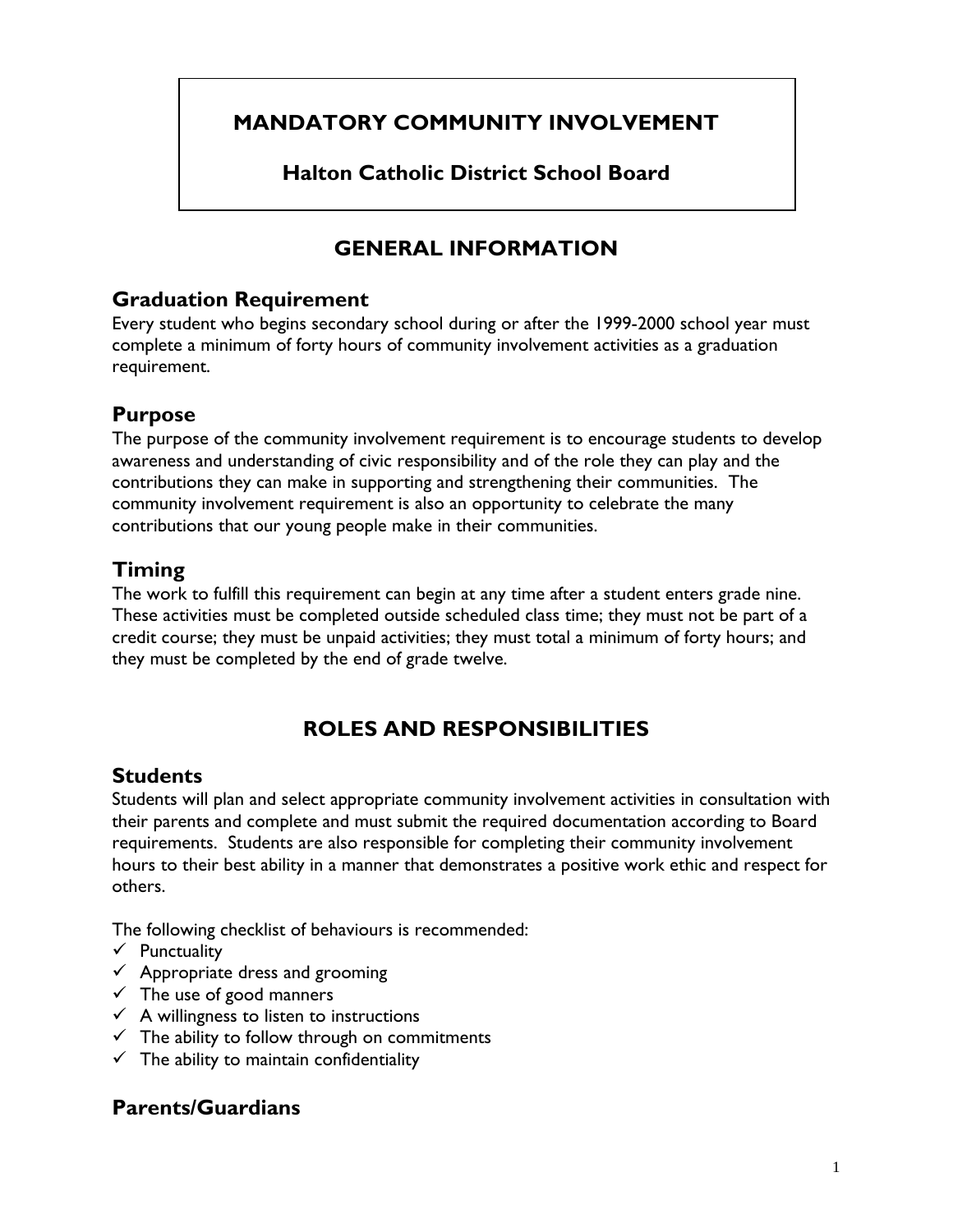Parents/guardians should provide assistance to their child in the selection of community involvement activities and are encouraged to communicate with the community sponsor (person or organization) and the school Principal if they have any questions or concerns. A parent/guardian must sign the required documentation if the student is under the age of eighteen years.

It is important to select activities that will provide for the student's safety and well being. Parent/guardian involvement is crucial in ensuring that activities take into account the following:

- Location of activity **•** Health and safety
- 
- Activities that require a police check Harassment
- 
- Age appropriateness Hazardous materials or substances
	-

## **School Boards**

School boards are required to develop a list of approved activities in consultation with school councils, the Special Education Advisory Committee, and the board's insurer. Boards must develop the forms on which students list their planned activities and the completed activities. Boards are also responsible for collecting and storing personal information in accordance with the Municipal Freedom of Information and Protection of Privacy Act.

## **School Principals**

Principals will ensure that the description of the community involvement requirement and an outline of the policies on and procedures for completing the requirements are included in the school course calendar. In the case where a student proposes to undertake an activity that is not on the approved list, the school principal will determine whether the student's proposed activity is acceptable, in consultation with the appropriate supervisory officer. The principal will also indicate on the Ontario Student Transcript when the student has met the community involvement requirement.

## **Community Sponsors**

Persons and organizations within the community may be asked by the student to sponsor a community involvement activity. Any training, equipment, or special preparation that is required for the activity should be provided by the person or organization. It is crucial that students are able to fulfill their community involvement activities in a safe environment. The person overseeing the student's activity must verify the date(s) and the number of hours completed on the *Completion of Community Involvement Activity* record.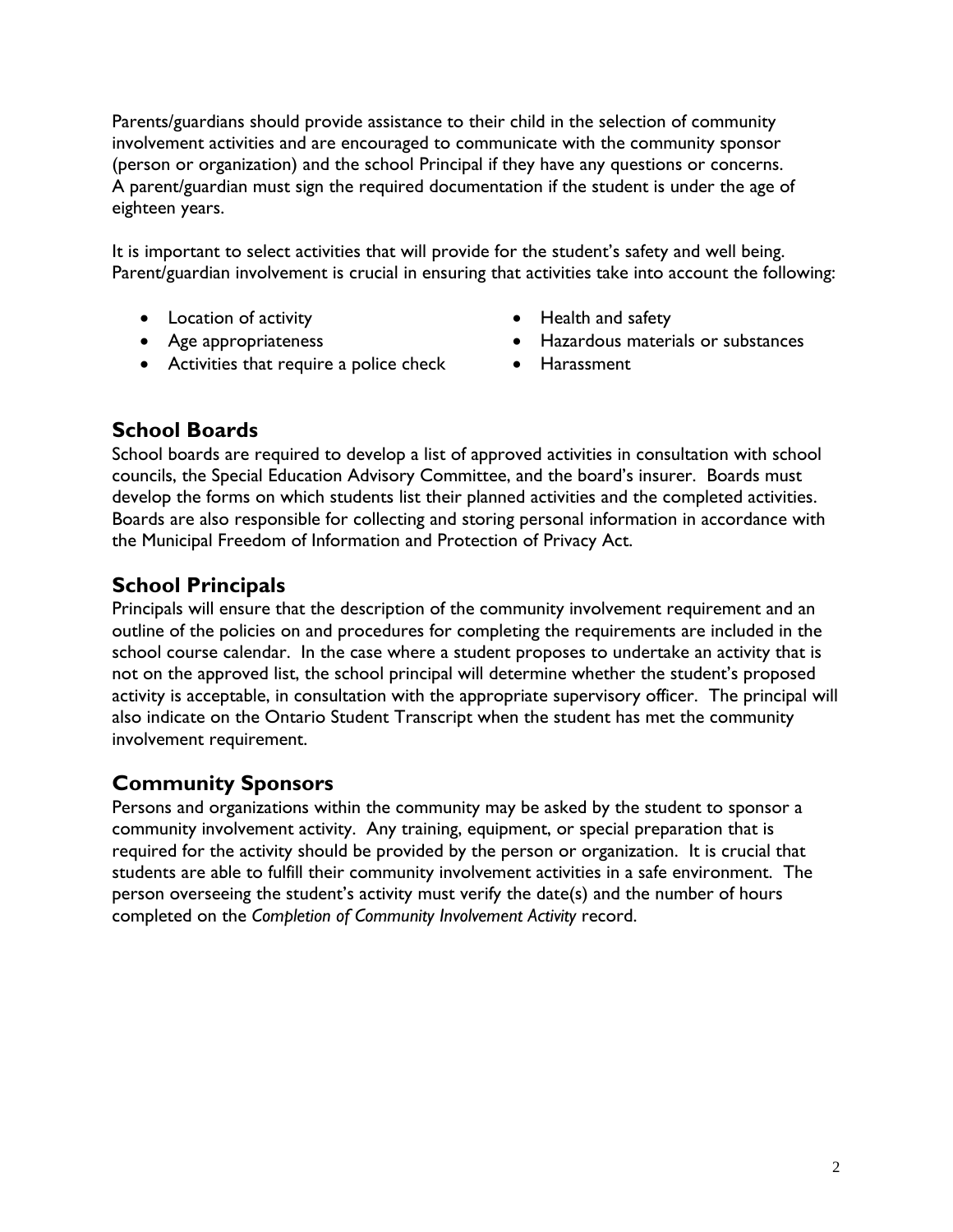#### **Insurance**

The Board's liability insurance will protect the students and community sponsors for liability law suits for damages or injuries to a third party that may arise from the student's volunteer activities.

Please note:

- Board liability insurance does not cover negligence on behalf of the Community Sponsor's involvement in the program; sponsors are responsible for ensuring that their own liability insurance is in place
- Students are not covered by the Workplace Safety and Insurance Board in the event of an injury
- Students and parents are encouraged to purchase Student Accident Insurance, available in the schools each September
- Boards expect Community Sponsors will provide students with safety instructions, safety equipment (if necessary), training and supervision of students.

# **COMMUNITY INVOLVEMENT ACTIVITIES**

## **Ineligible Activities**

The Ministry of Education has developed a list of activities that may **not** be chosen as community involvement activities and that are therefore **ineligible activities**. An ineligible activity is an activity that:

- Is a requirement of a class or course in which the student is enrolled (e.g. Cooperative Education, job shadowing, work experience).
- Takes place during school hours, except during the student's lunch break or spare periods.
- Takes place in a logging or mining environment, if the student is under 16.
- Takes place in a factory, if the student is under 15.
- Takes place in a workplace other than a factory, if the student is under 14 and is not accompanied by an adult.
- Would normally be performed for wages by a person in the workplace.
- Involves the operation of a vehicle, power tools, or scaffolding (e.g. Snowblower, power mower, hedge trimmers, etc.)
- Involves the administration of any type or form of medication or medical procedure to other persons.
- Involves the handling of substances classed as "designated substances" under the Occupational Health and Safety Act (e.g. asbestos, lead, dangerous chemicals, toxic materials, etc.).
- Requires the knowledge of a tradesperson whose trade is regulated by the provincial government.
- Involves banking or the handling of securities, or the handling of jewellery, works of art, antiques, or other valuables.
- Consists of duties normally performed in the home or personal recreational activities.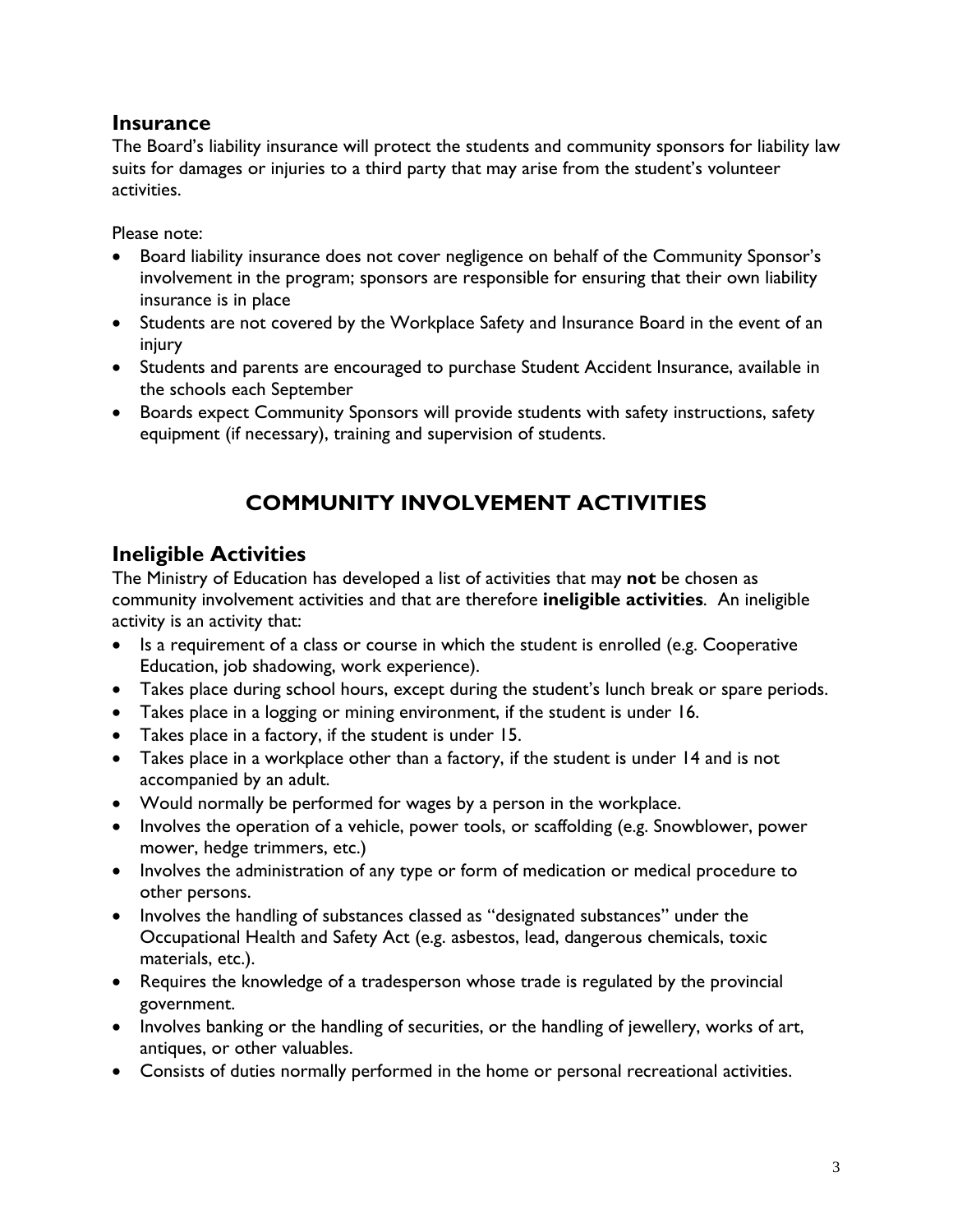• Involves activities for a court-ordered program (e.g. community-service program for young offenders, probationary program).

## **Additional Ineligible Activities**

The Halton District School Board and the Halton Catholic District Board have determined that the following are also ineligible activities, in addition to those that the Ministry of Education has listed:

- 1. Any activity that provides direct financial benefit or gain to the student or to the student's immediate family.
- 2. Any association with an organization or an organizational activity that does not comply with the ethical standards, policies, procedures and regulations of the Ministry of Education, the Halton District School Board Halton (or the Halton Catholic District School Board).
- 3. Simple membership in a school or community club or team.
- 4. Part of a Community Service Day or Activity during regularly-scheduled class time (e.g. Terry Fox Walk).

## **Eligible Activities**

The following guiding principles, read in conjunction with the list of the ineligible activities, are intended to assist the student and parents/guardians to determine whether a planned activity is within an approved area for the completion of the community involvement requirement:

- 1. An event or activity designed to be of benefit to the community;
- 2. An event or activity to support a not-for-profit agency, institution or foundation that conforms to the ethical standards of Halton DSB (or the Halton CDSB) and the Ministry of Education;
- 3. Any structured program that promotes tutoring, mentoring, visiting or coaching, or whose purpose is to assist others who require the benefit of that assistance;
- 4. Participation in an event or activity that supports ethical work of a global nature;
- 5. Participation in an event or activity that promotes positive environmental awareness;
- 6. Participation in an event or activity that contributes to the health and well-being of any ethical group that conforms to the community standards of morality and conduct, including school-based activities;
- 7. Participation in an event or activity affiliated with a club, religious organization, arts or cultural association, or political organization that seeks to make a positive and ethical contribution in the community.

*Where an event or activity does not clearly fall within the guidelines, the Principal of the student's school has the discretion to approve or reject any activity or event that does not conform to the guiding principles and ethical standards for approved areas of involvement for students.*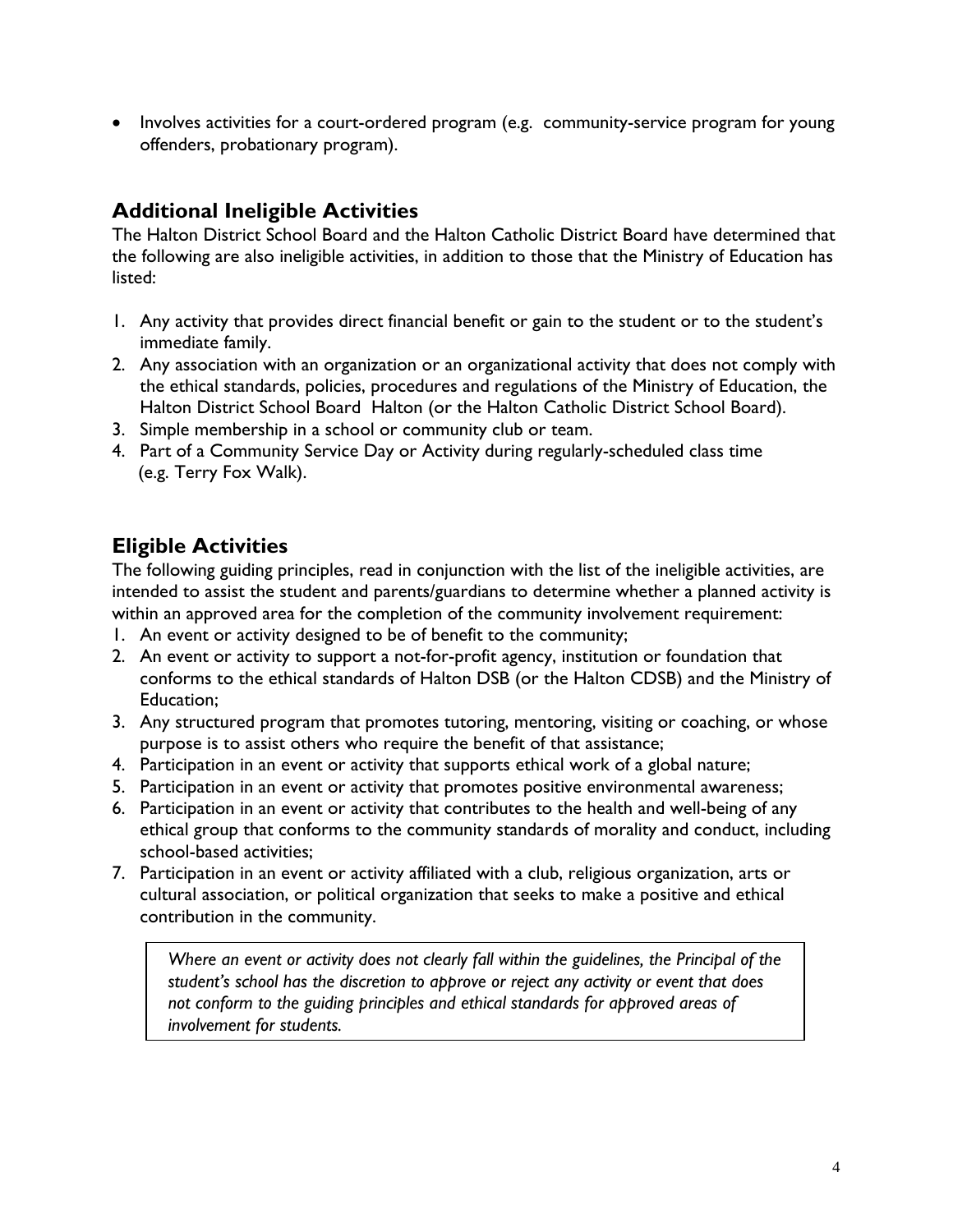#### **Specific Areas of Involvement may include:**

- $\checkmark$  **Fundraising** includes canvassing, walk-a-thons, celebrity games, gift wrapping, gala events and sales for charitable purposes;
- $\checkmark$  **Sports/Recreation** includes coaching, helping to organize winter carnivals, parades and summer fairs;
- $\checkmark$  Community Events includes helping to organize special meets and games, and volunteering as a leisure buddy or pool assistant;
- $\checkmark$  **Community Projects** includes participating in organized food drives, or support services for community groups;
- $\checkmark$  **Environmental Projects** includes participating in community clean-ups, flower/tree planting, recycling and general beautification projects and activities;
- 9 **Volunteer Work with Seniors** includes assisting at seniors' residences (e.g. serving snacks, helping with activities or portering, or participating in visiting and reading programs);
- $\checkmark$  **Committee Work** includes participation on advisory boards, neighbourhood associations and regional associations;
- $\checkmark$  **Religious Activities** includes participation as a volunteer in programs for children, child minding, Sunday School assistance, special events and clerical tasks;
- $\checkmark$  Youth Programs includes volunteer assistance with the operation of youth programs such as 4H, Scouts, Guides, drop-in centres, breakfast programs, March Break programs, Leaders in Training, summer playground activities and camps;
- $\checkmark$  **Office/Clerical Work** includes volunteer activity in reception, computer work and mailings for individuals or groups providing charitable or general community benefit;
- $\checkmark$  Work with Animals includes volunteer involvement with animal care, horseback riding programs, or volunteer assistance at a local zoo or petting farm;
- $\checkmark$  Arts and Culture includes volunteer assistance at a gallery, performing arts production or program, or in a community library program;
- $\checkmark$  **Activities for Individuals** includes any volunteer activity that assists someone who requires assistance for shopping, tutoring, light snow removal (no use of snowblower), housekeeping, writing letters or transcribing, or involves hospital visitation, voluntary involvement with chronic care, or service as a volunteer reading buddy;
- $\checkmark$  **School Community Service** may include service within the school community that provides benefit to others that takes place outside the regular school day. The school Principal must approve these activities in advance of the commencement of the activity.